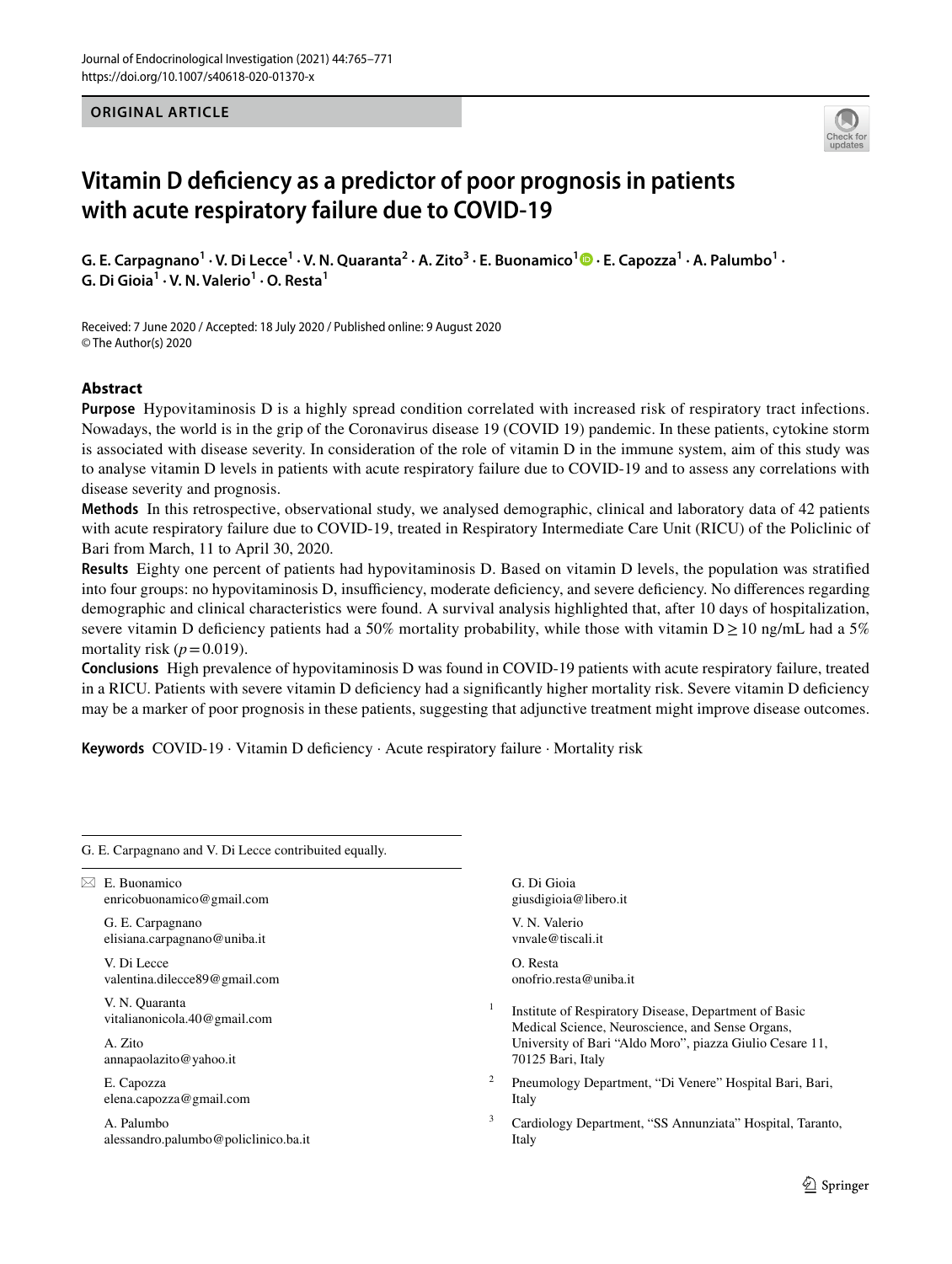## **Introduction**

Vitamin D deficiency and insufficiency is a worldwide condition, involving both adults and children, whose association with metabolic, autoimmune and infectious comorbidities has been extensively studied [[1](#page-6-0)]. In particular, several studies highlighted a link between vitamin D deficiency and an increased risk of respiratory tract infections. Chalmers et al. demonstrated that patients with bronchiectasis and vitamin D deficiency were more likely to be chronically colonised with bacteria and had higher airway inflammation than patients with sufficient levels of vitamin D [\[2\]](#page-6-1). In a recent study conducted by Mamani et al., a low serum level of 25 hydroxyvitamin D (25(OH)D) was associated with a higher incidence of community-acquired pneumonia and more severe disease [[3](#page-6-2)]. Moreover, vitamin D deficiency is common in critically ill patients and associates with adverse outcomes, as found by Dancer et al. in a cohort of patients with acute respiratory distress syndrome (ARDS). In that study, higher levels of vitamin D were detected in survivors of ARDS then in non-survivors, suggesting that supplementation of vitamin D might also have value as treatment for ARDS [\[4](#page-6-3)].

Vitamin D is a fat-soluble vitamin produced from 7-dehydrocholesterol due to the action of UVB radiation and subsequently converted to 25(OH)D in the liver and then to the active form (calcitriol 1, 25(OH)D) in the kidneys or other organs. In addition to being involved in bone metabolism, facilitating the absorption of calcium and phosphorus from the intestinal tract, the role of vitamin D in the immune system has been studied in vitro [\[5–](#page-6-4)[7](#page-6-5)]. A recent review analyzed the mechanisms by which vitamin D reduces the risk of microbial infections. It stimulates innate cellular immunity, through the induction of antimicrobial peptides, such as cathelicidins, IL-37 and defensins. It also inhibits the cytokine storm, reducing the production of pro-infammatory cytokines such as IFNγ and  $TNF\alpha$ . Finally, it modulates the adaptive immune response, suppressing the Th1 response and promoting cytokines production by Th2 cells [[8\]](#page-6-6).

Nowadays, the world is experiencing a pandemic caused by infection with the severe acute respiratory syndrome coronavirus 2 (SARS-CoV-2) [\[9](#page-6-7)]. Coronavirus disease 19 (COVID-19) is a respiratory tract infection whose clinical manifestations vary from mild to severe disease, sometimes requiring admission to intensive care (ICU) due to development of ARDS or sepsis [[10,](#page-6-8) [11](#page-6-9)]. The cause of this extreme variability in clinical manifestations has been researched in disease pathogenesis. In a recent study conducted in a Wuhan Hospital in January 2020, it has been noted that COVID-19 patients had high concentrations of IL1B, IFNγ, IP10, and MCP1, probably leading to activated T-helper-1 (Th1) cell responses, and that these levels

were higher in patients requiring ICU admission. These data suggest that the cytokine storm was associated with disease severity [[12](#page-6-10)]. Therefore, the possibility of using anti-infammatory and immunomodulating therapies in COVID 19 patients is gaining increasing attention.

In our experience conducted in a Respiratory Intermediate Care Unit (RICU), we found a high prevalence of vitamin D deficiency and insufficiency in a cohort of patients with moderate-to-severe acute respiratory syndrome due to COVID-19. Thus, the aim of this study was to evaluate the possible correlation between vitamin D levels and disease severity in these patients. In consideration of evidence that hypovitaminosis D reduces innate cellular immunity and may stimulate the cytokine storm, which are involved in worsening COVID-19-related ARDS, we also aimed to assess if levels of vitamin D during COVID-19 could further infuence the prognosis of those patients.

## **Materials and methods**

#### **Data source**

This is a retrospective, observational single center study. We obtained the medical records and compiled data from 42 consecutive hospitalized adult inpatients that were admitted to the RICU of the Hospital Policlinic of Bari, Italy, from March 11 through April 30, 2020. Our hospital has been recently transformed in COVID Hospital. Data were collected from doctors working inside the Unit.

The study was approved by the Institutional Review Board of teaching hospital Policlinico of Bari (Ethical Committee No. 6380). The procedures used in this study adhere to the tenets of the Declaration of Helsinki.

COVID-19 diagnosis was based on the WHO interim guidance [[9](#page-6-7)]. A confrmed case of COVID 19 was defned as a positive result on high-throughput sequencing or realtime reverse trascriptase-polymerase-chain reaction (RT-PCR) assay of nasal and pharyngeal swab specimens. Only laboratory confrmed cases, with acute respiratory failure and no need of intubation or invasive ventilation in Intensive Care Unit (ICU) were hospitalized in the RICU and included in this analysis.

Serum 25(OH)D concentration was measured by chemiluminescence immunoassay method, using a Technogenetics kit. Vitamin D insufficiency, moderate deficiency, and severe deficiency were defined as  $25(OH)D$  levels of 20–29, 10–19, and  $<$  10 ng/mL, respectively [[12](#page-6-10)].

#### **Data collection**

Demographic characteristics, medical history, underlined comorbidities, symptoms and signs were collected within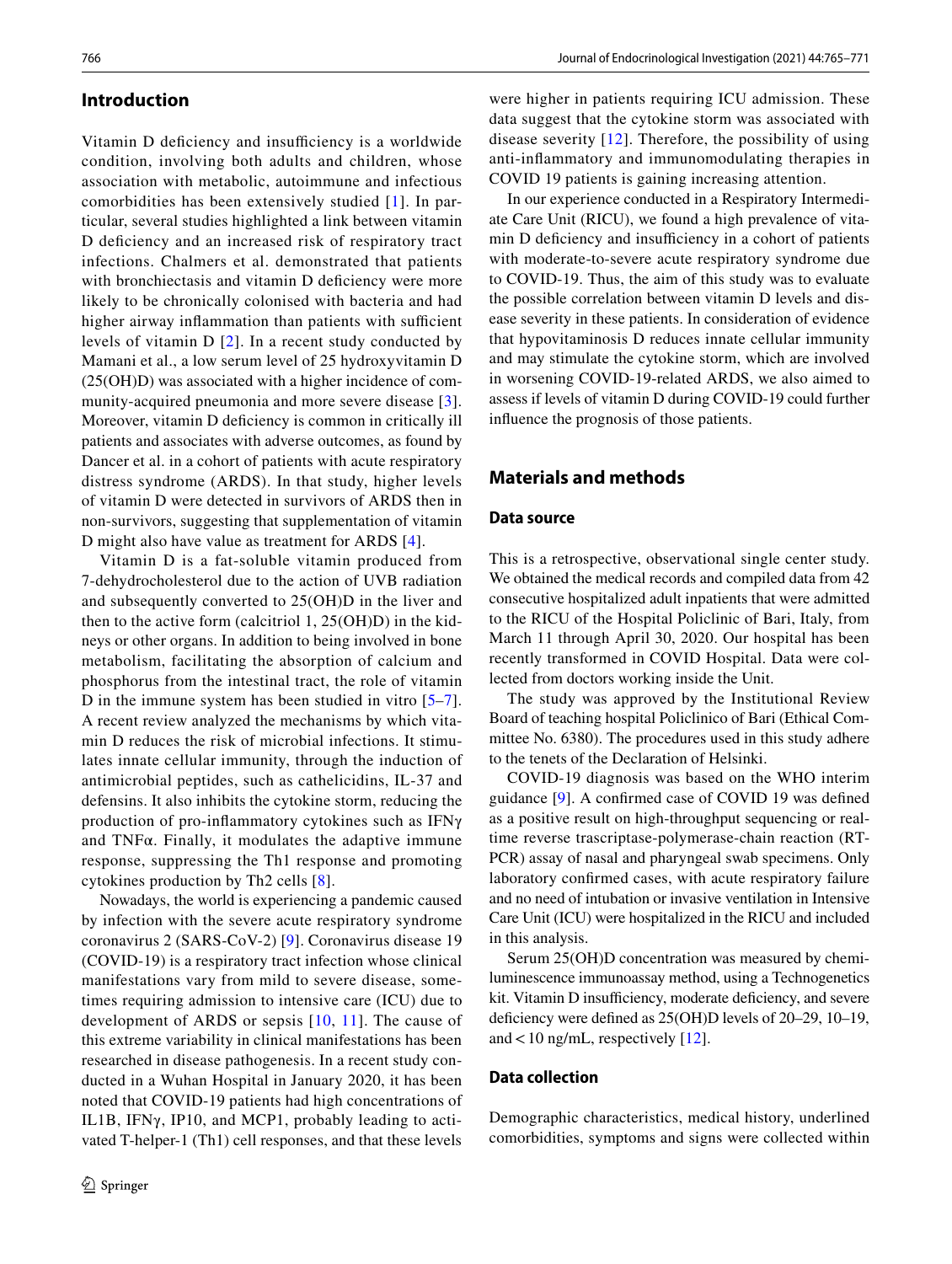the frst 12 h following RICU admission. We collected the following data on all patients: laboratory fndings, respiratory parameters as fraction of inspired oxygen (FiO2) and arterial partial pressure oxygen  $PaO<sub>2</sub>/FiO<sub>2</sub>$  ratio, respiratory and pharmacological treatment, and outcomes.

### **Statistical analysis**

Data were expressed as mean and standard deviation (SD) if they were normally distributed while when categorical variables as count (%). We used *T* test to compare data between groups and Pearson correlation to analyze correlation between vitamin D levels, infammatory indices and respiratory exchange data. We used SPSS software for all analyses. Survival analysis was carried out, comparing the two groups between the frst check-up and the fnal endpoint using the log-rank (Mantel–Cox) test. Signifcance was established at a *p* value  $< 0.05$ .

## **Results**

The study population included 42 hospitalized patients afected by acute respiratory failure due to COVID-19 and admitted to the RICU.

Baseline demographic and clinical characteristics are described in Table [1](#page-2-0). Men were more represented than women (71% vs 29%). Mean age was  $65 \pm 13$  years. Almost all patients were never smokers (52%) or ex-smokers from more than 15 years (43%); two patients only were current smokers (5%). Most of the patients presented at least one comorbidity (86%), with hypertension as the most frequent, followed by cardiovascular diseases, kidney disease, and diabetes. Pulmonary comorbidities were not common: five patients (12%) had chronic obstructive pulmonary disease (COPD) while only two (5%) had asthma. Nine patients (21%) were obese (BMI $\geq$  30 kg/m<sup>2</sup>).

The risk of morbidity and mortality due to sepsis was assessed by Sequential Organ Failure Assessment (SOFA) score (mean  $3 \pm 1.4$ ) [\[13](#page-6-11)]. Most of the patients had severe or very severe hypossiemic respiratory failure: 38% of patients showed a PaO2/FiO2 ratio between 300 and 200, 38% had between 100 and 200, 14% had  $< 100$ .

High prevalence of hypovitaminosis D was found in our patients: 81% of patients had vitamin D serum level below 30 ng/mL, with mean serum levels of  $20.46 \pm 11.6$  ng/ mL. We also divided patients in four groups by 25(OH) D serum level: vitamin  $D \geq 30$  ng/mL in patients without hypovitaminosis D (group 1);  $30 > \text{vitamin } D \geq 20 \text{ ng/}$ mL in patients with insufficiency (group 2);  $20 > \text{Vita}$ min  $D \ge 10$  ng/mL in patients with moderate deficiency (group 3); vitamin  $D < 10$  ng/mL in patients with severe deficiency (group 4).

<span id="page-2-0"></span>**Table 1** Demographic and clinical characteristics of patients

| 42               |
|------------------|
| 30/12 (71/29)    |
| $65 \pm 13$      |
| $28.5 \pm 5$     |
| 37 (88)          |
| 16(38)           |
| 16(38)           |
| 5(12)            |
| $3 + 1.4$        |
|                  |
| 2(5)             |
| 18 (43)          |
| 22(52)           |
| 36(86)           |
| 26               |
| 16               |
| 16               |
| 11               |
| 5                |
| 10               |
| 5                |
| 5                |
| $\overline{c}$   |
| $20.46 \pm 11.6$ |
| 8 (19%)          |
| 34 (81%)         |
|                  |

*BMI* body mass index, *ARDS* acute respiratory distress syndrome, *SOFA* sequential organ failure assessment, *COPD* chronic obstructive pulmonary disease, *Vit* vitamin

The demographic and clinical characteristics of the patients were similar in the four groups (Table [2\)](#page-3-0). Male patients were predominant in all groups. Mean age was higher (74 $\pm$ 11 years) in group 4 but this difference did not reach statistical significance. Mean BMI was  $31 \pm 6.02$  kg/  $m<sup>2</sup>$  in patients with moderate vitamin D deficiency, while it was below 30 kg/ $m^2$  in the remaining three groups.

The results of laboratory tests in all groups are reported in Table [3.](#page-4-0) All patients showed high extent of infammatory serum. We noticed high serum level of CRP, D-dimer and ferritin in all groups. IL-6 serum level tended to be higher (244 $\pm$ 468.35 pg/L) in patients with severe vitamin D defciency but this diference did not reach statistical significance.

Most patients developed ARDS, assessed by  $PaO<sub>2</sub>/FiO<sub>2</sub>$ ratio lower than 300 mmHg. The mean  $PaO<sub>2</sub>/FiO<sub>2</sub>$  ratio was similar between groups.

No statistically signifcant diferences in infammation indices and respiratory exchange data were found among the four vitamin D groups.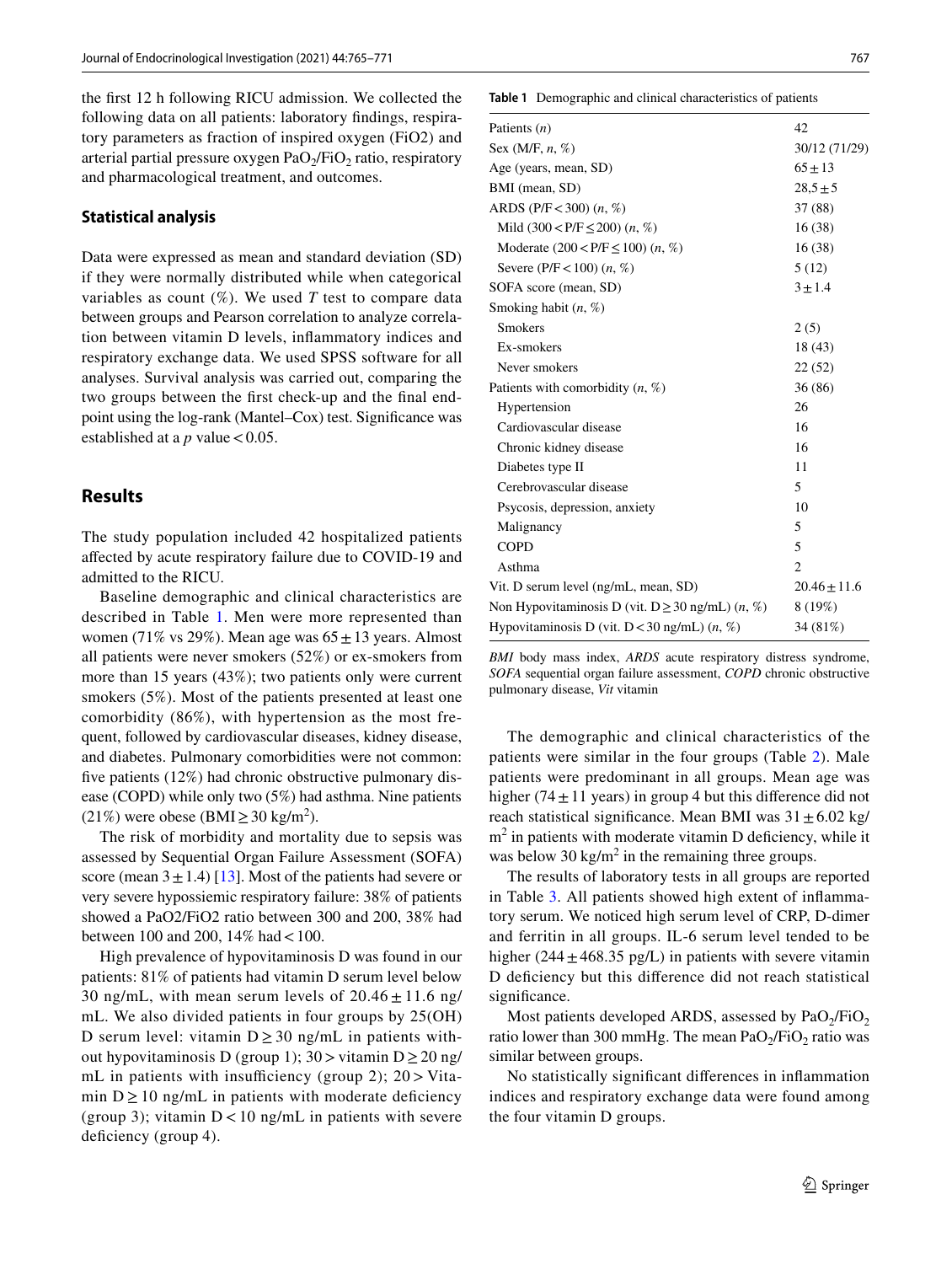|                               | Group 1      | Vit. $D \ge 30$ ng/mL $30 >$ Vit. $D \ge 20$ ng/mL<br>(insufficiency) Group 2 | $20 > \text{V}$ it. $D \ge 10$ ng/mL (moder-<br>ate deficiency) Group 3 | Vit. $D < 10$ ng/mL<br>(severe deficiency)<br>Group 4 |
|-------------------------------|--------------|-------------------------------------------------------------------------------|-------------------------------------------------------------------------|-------------------------------------------------------|
| Patients $(n, \%)$            | 8(19)        | 11(26)                                                                        | 13(31)                                                                  | 10(24)                                                |
| Sex (M/F)                     | 3/5          | 7/4                                                                           | 12/1                                                                    | 8/2                                                   |
| Age (years, mean, SD)         | $64 \pm 18$  | $64 \pm 13$                                                                   | $60 + 6.9$                                                              | $74 \pm 11$                                           |
| BMI (mean, SD)                | $27 + 4$     | $28 \pm 4.10$                                                                 | $31 \pm 6.02$                                                           | $29 + 4.75$                                           |
| SOFA score (mean, SD)         | $2 \pm 0.74$ | $3 + 1.81$                                                                    | $2 + 1.51$                                                              | $3 + 1.06$                                            |
| Smoking habit                 |              |                                                                               |                                                                         |                                                       |
| <b>Smokers</b>                | 0            | $\overline{0}$                                                                | $\mathcal{D}_{\cdot}$                                                   | $\Omega$                                              |
| Ex-smokers                    |              | 4                                                                             | 5.                                                                      | 6                                                     |
| Never smokers                 |              | 7                                                                             | 6                                                                       |                                                       |
| Patients with comorbidity     | 6            | 11                                                                            | 9                                                                       | 10                                                    |
| Patients without comorbidity  | 2            | 0                                                                             | 4                                                                       | $\Omega$                                              |
| Comorbidity                   |              |                                                                               |                                                                         |                                                       |
| Hypertension                  | 5            | 8                                                                             | 5                                                                       | 8                                                     |
| Cardiovascular disease        |              | 6                                                                             |                                                                         |                                                       |
| Chronic kidney disease        |              | 6                                                                             |                                                                         |                                                       |
| Diabetes type II              | 2            | 4                                                                             | 3                                                                       | 2                                                     |
| Cerebrovascular disease       | $\Omega$     | 4                                                                             | $\mathbf{0}$                                                            |                                                       |
| Psycosis, depression, anxiety |              | 4                                                                             |                                                                         | 3                                                     |
| Malignancy                    |              |                                                                               |                                                                         |                                                       |
| <b>COPD</b>                   |              | 2                                                                             |                                                                         |                                                       |
| Asthma                        |              | 0                                                                             | 0                                                                       | 0                                                     |

<span id="page-3-0"></span>**Table 2** Patient's characteristics based on vitamin D serum level

*BMI* body mass index, *SOFA* sequential organ failure assessment, *COPD* chronic obstructive pulmonary disease, *Vit* vitamin

Finally, a survival analysis was carried out, comparing patients with vitamin  $D \ge 10$  ng/mL and those with vitamin  $D < 10$  ng/mL. Patients with severe vitamin D deficiency  $(n=10)$  had a median RICU stay of 8 days (IQ25) 6, IQ75 11.25), while the remaining 32 patients had a median stay of 12.5 days (IQ 25 8, IQ75 20.5). Indeed, patients with severe vitamin D defciency tend to have a rapid unfavorable clinical evolution, that results in 20% of cases with death (patients with vitamin  $D \ge 10$  ng/dL die in 3.1% of cases) and in 20% with transfer to ICU (patients with vitamin  $D \geq 10$  ng/dL are transferred to ICU in 12.5% of cases). After 10 days, patients with severe vitamin D defciency had a 50% probability of dying, while those with vitamin  $D \ge 10$  ng/mL had a 5% mortality risk  $(p=0.019)$  (Fig. [1\)](#page-4-1). A COX survival analysis was also performed: in addition to severe vitamin D defciency, advanced age and higher levels of creatinine, troponin and IL-6 were independent predictors of survival (severe vitamin D defciency: OR 5681, CI 95% 1114–28,974, *p* 0.037; age: OR 1110, CI 95% 1022–1206, *p* 0.013; troponin: OR 1003, CI 95% 1001–1005, *p* 0.012; IL-6: OR 1004, CI 95% 1001–1006, *p* 0.014; creatinine: OR 1281, CI 95% 1069–1.534, *p* 0.007).

## **Discussion**

This retrospective observational single center study reports data about the possible association between vitamin D serum level and disease severity and prognosis in patients afected by SARS-CoV-2 with acute respiratory failure.

Since March 2020, the Policlinic of Bari in Italy was transformed in a COVID-19 Hospital. In our RICU, patients referred to Emergency Department with acute respiratory failure due to COVID-19 but without need of intubation and invasive ventilation in ICU were admitted. Our study population was characterized by a mortality risk assessed by SOFA score greater than 36% [\[13](#page-6-11)], with high levels of infammation indices and impaired respiratory exchanges, up to ARDS. In particular, 88% of our patients had mild to severe ARDS, showing a  $PaO<sub>2</sub>/FiO<sub>2</sub>$  ratio between 300 and 200 in 38%, between 100 and 200 in 38%, and<100 in 14% of patients.

In these patients, we found high prevalence of hypovitaminosis D (81%). Twenty-four percent of patients had severe deficiency, showing vitamin D serum level below than 10 ng/mL. In the position statement of the European Calcifed Tissue Society, it is reported that vitamin D defciency is common in Europe, especially in Western, Southern and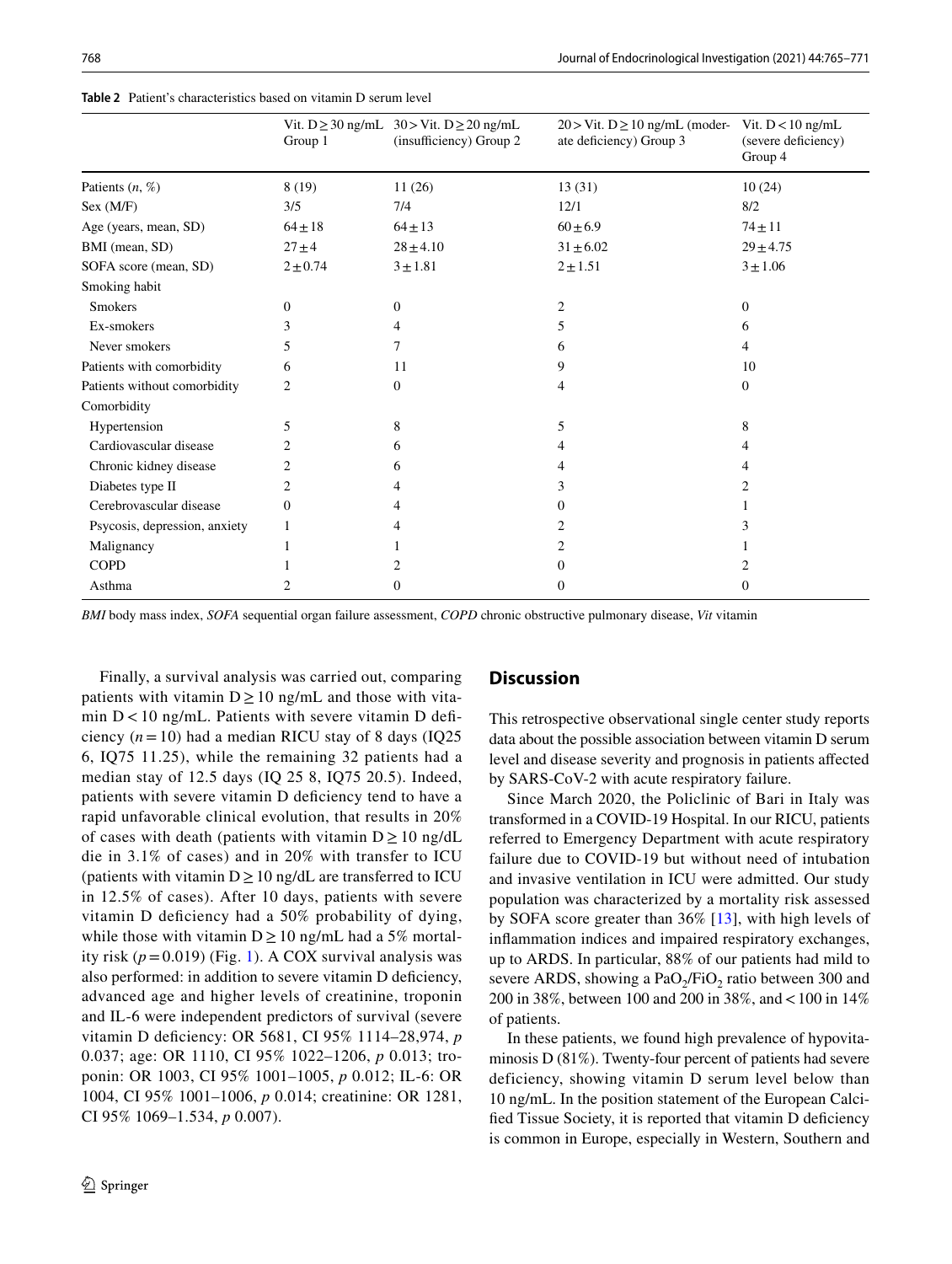<span id="page-4-0"></span>

| Table 3 Laboratory test results based on vitamin D serum level |  |
|----------------------------------------------------------------|--|
|----------------------------------------------------------------|--|

| Laboratory test (normal range)                                           | Vit. $D \geq 30$ ng/mL (no<br>hypovitaminosis D) Group | $30 <$ Vit. D $\geq$ 20 ng/mL<br>(insufficiency) Group 2 | $20 <$ Vit. $D \ge 10$ ng/mL<br>(moderate deficiency)<br>Group 3 | Vit. $D < 10$ ng/mL<br>(severe deficiency)<br>Group 4 |
|--------------------------------------------------------------------------|--------------------------------------------------------|----------------------------------------------------------|------------------------------------------------------------------|-------------------------------------------------------|
| WBC (4000-10,000 /mm3)                                                   | $7476 \pm 3550$                                        | $7461 \pm 2410$                                          | $6065 \pm 2440$                                                  | $6900 \pm 2860$                                       |
| Neutrophils (40–75%/WBC tot)                                             | $80 + 7.88$                                            | $80 + 6.67$                                              | $75 + 9.99$                                                      | $75 \pm 11.86$                                        |
| Lymphocytes $(25-55%)$                                                   | $13 + 6.84$                                            | $12 + 5.96$                                              | $16 + 7.63$                                                      | $18 \pm 10.27$                                        |
| PLT $(150-450 103/\text{mm}^3)$                                          | $278 \pm 149.25$                                       | $177 \pm 47.53$                                          | $238 \pm 103.79$                                                 | $207 \pm 63.07$                                       |
| CRP (< 2.9)                                                              | $91 \pm 41.74$                                         | $132 \pm 53.14$                                          | $101 \pm 79.93$                                                  | $102 \pm 79.98$                                       |
| PCT (0-0.05 ng/mL)                                                       | $1 + 0.85$                                             | $1 \pm 1.30$                                             | $2 + 4.54$                                                       | $5 + 11.80$                                           |
| Troponin $(> 51.1$ pg/mL)                                                | $70 \pm 112.40$                                        | $24 \pm 20.70$                                           | $19 + 17.15$                                                     | $183 \pm 381.82$                                      |
| D-dimer $(<500 \text{ ug/L})$                                            | $992 \pm 765.27$                                       | $1726 \pm 1621.40$                                       | $1336 \pm 1656.43$                                               | $2234 \pm 1879.81$                                    |
| AST (15-40 U/L)                                                          | $49 \pm 18.31$                                         | $63 \pm 83.38$                                           | $59 + 28.73$                                                     | $46 \pm 13.20$                                        |
| IL-6 $(0-7$ pg/L)                                                        | $83 + 44.39$                                           | $83 \pm 102.26$                                          | $54 + 78.01$                                                     | $244 \pm 468.35$                                      |
| Ferritin (8-252 ng/mL)                                                   | $580 \pm 362.36$                                       | $1154 \pm 945.66$                                        | $573 \pm 284,12$                                                 | $943 \pm 520.60$                                      |
| LDH (84-246 U/L)                                                         | $338 \pm 50.21$                                        | $306 \pm 70.89$                                          | $347 + 99.47$                                                    | $290 \pm 75.16$                                       |
| CPK (26-192 U/L)                                                         | $271 \pm 310.51$                                       | $223 \pm 184.89$                                         | $413 \pm 842.67$                                                 | $282 \pm 291.06$                                      |
| $proBNP (0-166 pg/ml)$                                                   | $763 \pm 1118.7$                                       | $1110 \pm 1808.69$                                       | $159 \pm 123.56$                                                 | $2693 \pm 4409.08$                                    |
| PaO <sub>2</sub> /FiO <sub>2</sub> ratio                                 | $189 \pm 72.89$                                        | $222 \pm 95.42$                                          | $194 + 77.77$                                                    | $189 + 59.12$                                         |
| $PaO2/FiO2 ratio > 300 (number of)$<br>patients)                         | 1                                                      | 3                                                        | 1                                                                | $\mathbf{0}$                                          |
| PaO <sub>2</sub> /FiO <sub>2</sub> ratio 300–200 (number of<br>patients) | 2                                                      | 3                                                        | 7                                                                | 4                                                     |
| PaO <sub>2</sub> /FiO <sub>2</sub> ratio 200–100 (number of<br>patients) | 4                                                      | 4                                                        | 3                                                                | 5                                                     |
| PaO <sub>2</sub> /FiO <sub>2</sub> ratio < 100 (number of<br>patients)   | 1                                                      |                                                          | $\overline{2}$                                                   | 1                                                     |

*WBC* white blood cells, *PLT* platelets, *CRP* C-reactive Protein, *PCT* procalcitonin, *AST* aspartate aminotransferase, *IL* interleukin *CPK* creatine phosphokinase, *proBNP* brain natriuretic peptide



Log-Rank (Mantel Cox test): Chi-Square 5.484, p=0.019

<span id="page-4-1"></span>**Fig. 1** Survival analysis in patients with vitamin D<10 ng/mL vs patients with vitamin D≥10 ng/mL

Eastern Europe (30–60%) and in Middle East countries  $(>80\%)$ , and that severe deficiency is found in  $>10\%$  of Europeans. In addition to sun exposure and dietary intake, age over 70 years and institutionalization are presented as the main risk factors for impaired vitamin D status [[14\]](#page-6-12). Our study was conducted during the quarantine period, in the winter months, in patients with an average age over 65 years, some of whom were institutionalized; all these factors could explain our results.

Based on vitamin D serum levels we divided our cohort into four groups: 19% of patients had no hypovitaminosis D, 26% had insufficiency, 31% had moderate deficiency, and 24% had severe defciency. No statistically signifcant differences were found between the groups regarding infammation indexes and respiratory exchanges data. IL-6 levels are higher in patients with severe vitamin D defciency but this data do not reach statistical signifcance. This might be related to the sample size, therefore analysis on a larger number of patients would be needed. By contrast, a survival analysis showed that, after 10 days of hospitalization, patients with severe vitamin D defciency had a signifcantly higher mortality risk than the others. This finding may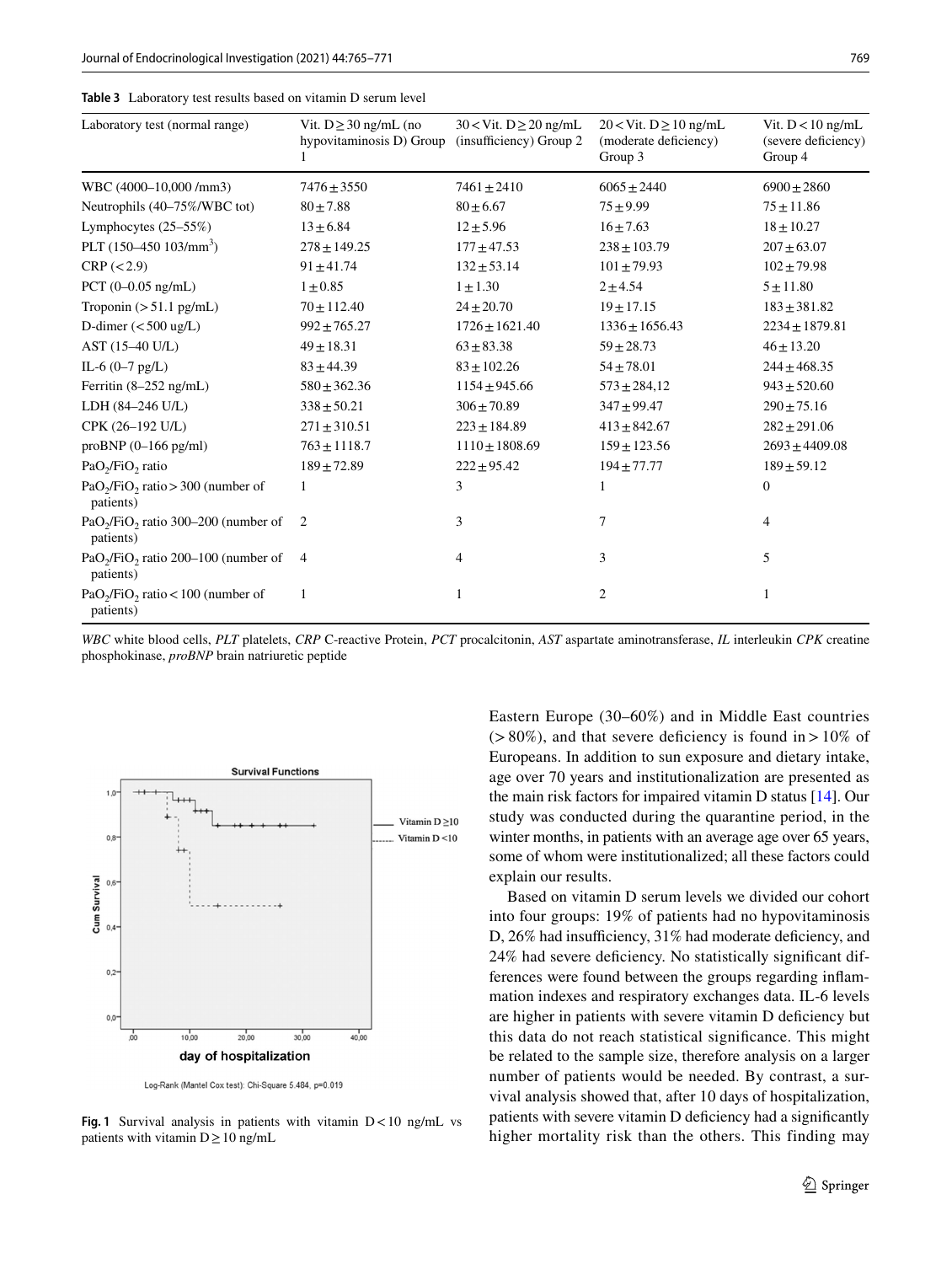These data are in line with results of a study conducted by Ilie et al. They focused on mean vitamin D levels in European countries (severely low in aging population especially in Italy, Spain and Switzerland) and observed a negative correlation between vitamin D levels and COVID-19 cases and mortality in the population of those countries [\[15](#page-6-13)]. Accordingly, in a recent study, Grant et al. reported that vitamin D could reduce the risk of infuenza and COVID-19. The outbreak occurred in winter, a time when vitamin D concentrations are lowest; on the other hand, the number of cases in the Southern Hemisphere near the end of summer are low. Vitamin D deficiency has been found to contribute to ADRS; case-fatality rates increase with age and with chronic disease comorbidity, both of which are associated with lower 25(OH)D concentration.

Altogether, these considerations support the recommendation that people at risk of infuenza and/or COVID-19 consider vitamin D supplementation to raise their 25(OH) D concentrations above 40–60 ng/mL, and that treatment of patients infected with infuenza and/or COVID-19 includes higher vitamin D doses. However, randomized controlled trials and large population studies should be conducted to evaluate these recommendations specifcally in COVID-19 patients [\[8](#page-6-6)].

Furthermore, in a recent review, Panfli and colleagues report some evidence of a role of vitamin D in preventing lung fbrosis, described as a common complication of ARDS and that could be a long-term issue in these patients. This antifbrotic role could be an additional element supporting the use of vitamin D supplementation before and after COVID 19 infection. However, this hypothesis will be supported by studies with longer follow-up on survivors [\[16\]](#page-6-14).

The association between hypovitaminosis D, airways infammation and increased risk of respiratory infections started before the COVID-19 era when a large body of studies evaluated the efficacy of vitamin D supplementation as adjunctive treatment in patients with respiratory diseases. Lehouck et al. explored the role of supplementation with high doses of vitamin D in reducing the incidence of COPD exacerbations. In that study, patients with moderate to very severe COPD and a history of recent exacerbations were randomized to receive 100,000 IU of vitamin D supplementation or placebo every 4 weeks for 1 year. No diferences in terms of median time to frst exacerbation, exacerbation rate, FEV1, hospitalization, quality of life and death were found between the vitamin D and placebo groups. However, a post hoc analysis conducted on patients with severe vitamin D deficiency  $(< 10$  ng/mL) showed a significant reduction in exacerbation rate in vitamin D group [[17\]](#page-6-15).

Moreover, a meta-analysis conducted by Martineau et al. on 25 RCTs highlighted that vitamin D supplementation reduced the risk of acute respiratory infections, and that the protective vitamin D efects were more evident in those individuals with 25(OH)D baseline concentrations below 25 nmol/L at baseline [[18\]](#page-6-16). In our study, a higher mortality risk was related to lower 25(OH)D levels.

In addition, along with age and levels of troponin, creatinine and IL-6, severe vitamin D defciency emerged as an independent survival factor in COVID-19 patients. This suggest that vitamin D supplementation may not protect against COVID-19 infections, but, in case of infection, may reduce the severity of the disease and consequently the risk of death.

In our RICU, no correlation between infammations indices, respiratory exchanges data and vitamin D serum level was found. This might be related with the severe clinical conditions of these patients, characterized by moderate to severe hypoxemic respiratory failure, requiring treatment with non-invasive mechanical ventilation or high-flow oxygen. Moreover, in our population the large majority was already characterized by hypovitaminosis D. Nevertheless, the lack of correlation between infammatory indices and vitamin D levels may be related to sample size but it may also suggest that severe vitamin D deficiency may influence outcomes independently of its immunomodulatory properties.

This study presented some limitations. Firstly, the sample size that is modest. As previously mentioned, this may have limited the results of statistical analyzes, especially those conducted within the cited four subgroups. The classifcation in four groups was used according to clinical practice, in which diferent levels of hypovitaminosis D provide for diferent therapeutic dosages. Secondly, the relatively short follow-up of patients enrolled, related to hospitalization times in a RICU. Indeed, patients admitted to our RICU for acute respiratory failure due to COVID-19, were transferred to a lower-intensity care wards, in case of stabilization of clinical conditions, or to ICU, in case of worsening respiratory failure. This aspect, associated with the severity of the clinical conditions of some patients, reduced hospitalization times and consequently patients follow-up.

In conclusion, the results of our study show a high prevalence of hypovitaminosis D in COVID-19 patients treated in a RICU. Higher risk of mortality was found in patients with severe vitamin D deficiency. Further studies need to be conducted on a larger population, to demonstrate whether adjunctive treatment with vitamin D might be efective in improving disease outcomes and in reducing mortality risk.

**Acknowledgements** Open access funding provided by Università degli Studi di Bari Aldo Moro within the CRUI-CARE Agreement. The authors would like to thank Dr Boniello, Dr Carrassi, Dr Diaferia, Dr Dimitri, Dr Labate, Dr Majorano, Dr Pierucci, Dr Portacci, Dr Santomasi for their contribution in the study.